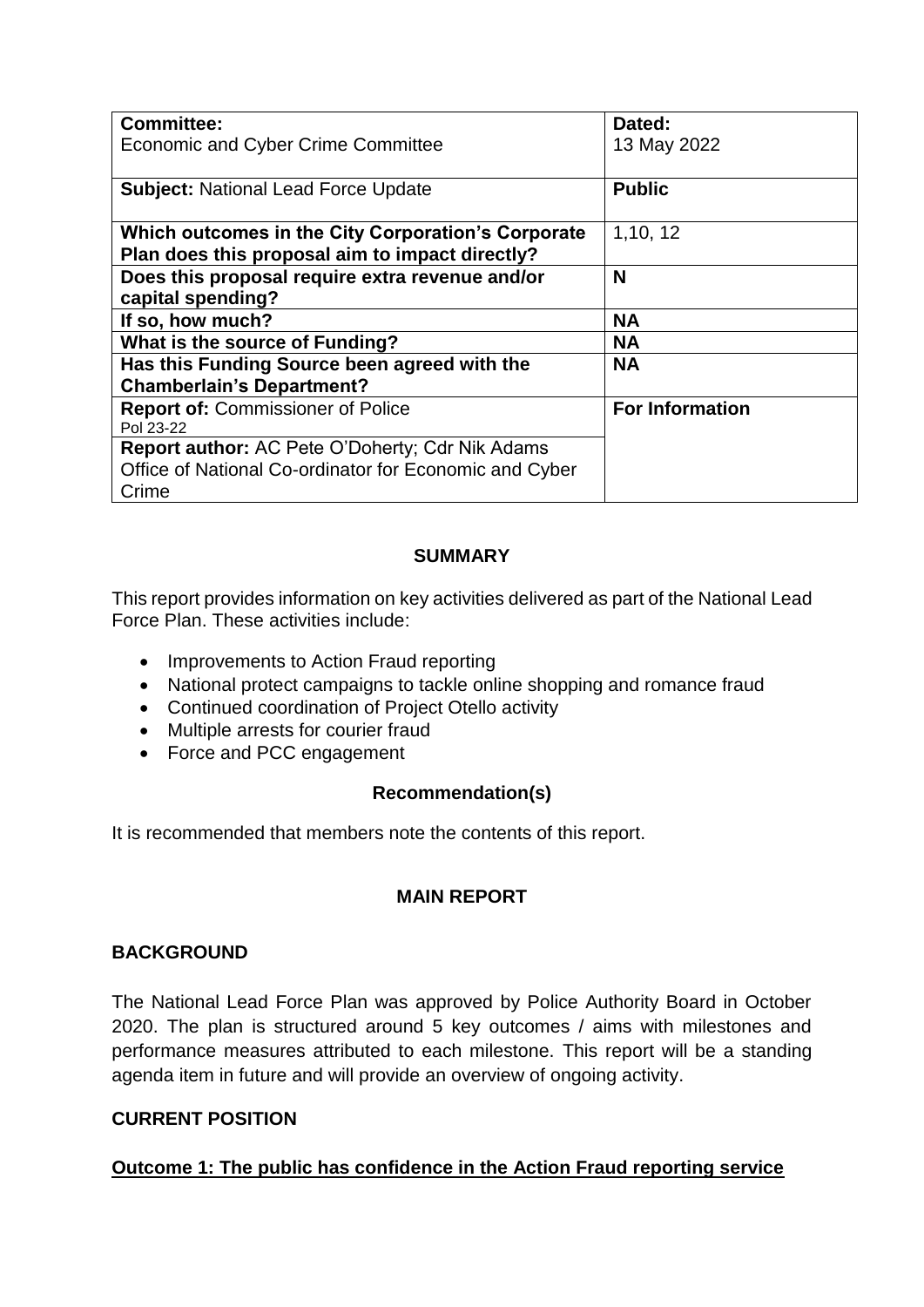*Action Fraud is the National Fraud and Cybercrime Reporting Service delivered by COLP. Responsibilities include providing a first point of contact for victims of fraud, crime reporting and triage. We constantly seek opportunities to improve the quality of service delivered informed by user feedback. A number of activities are in progress including changes to staffing and recruitment models and technological improvements.*

#### Next Generation service project update

1. The Fraud and Cyber Crime Reporting and Analysis Service (FCCRAS) programme is implementing a transformational change.

The future system will have an ability to ingest, analyse and publish information in a timely manner at scale to help the City of London Police (CoLP), in conjunction with forces across England, Wales and Northern Ireland, better prepare for the ever-evolving fraud and cybercrime landscape.

Using automation across law enforcement, government agencies and the private sector, will allow the system to share data intelligence with the right people, enabling them to disrupt scams, live fraudulent activity and cyber breaches.

Suppliers have submitted their proposals for the new service which CoLP is evaluating. The evaluation will result in a selection of a group of suppliers to take through to the final phases of the procurement. Final suppliers will be chosen before the end of the calendar year.

# **Outcome 2: People and organisations are prevented from being victims of fraud, and victims are supported (Protect)**

## CoLP progress MOU with Pension Regulator to help support victims of fraud

2. CoLP's Victim Care Unit (VCU) and The Pension Regulator (TPR) have now agreed an MOU for the Pension Regulator Contract for Victim Management. This contract has now been signed by both parties. The VCU will work with TPR to coordinate this transition for victims who will receive support by COLP on behalf of TPR. This agreement strongly aligns with our role as National Lead Force and encapsulates the new policing plan Operational Priorities - Protecting the UK from the threat of Economic and Cybercrime and Putting the victim at the heart of everything we do.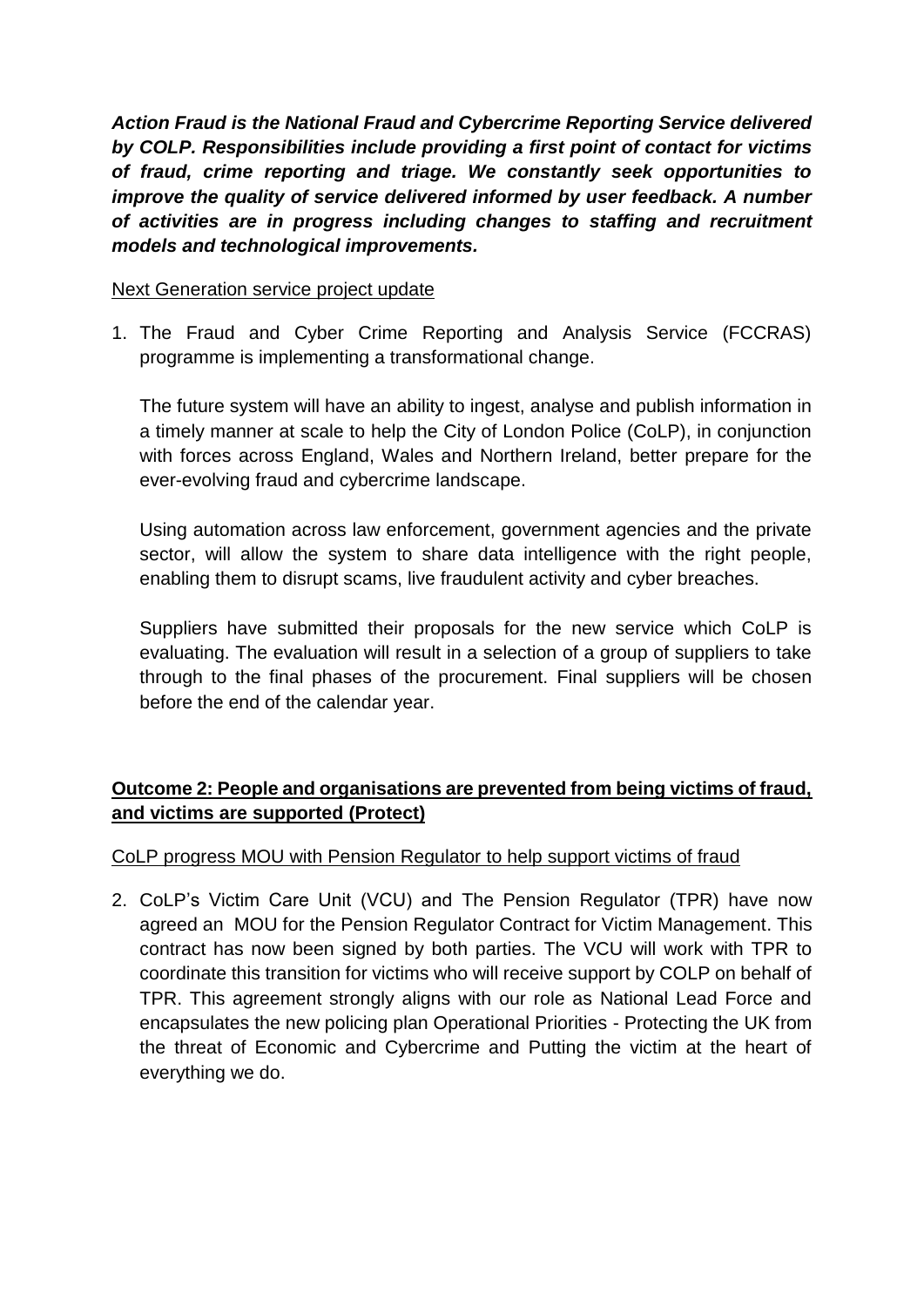## Remote Access Scam campaign launched in April 2022

3. Action Fraud has worked alongside City of London Police and TeamViewer to launch a national campaign, to raise awareness of remote access scams. A partner pack containing assets and social media messaging has been circulated, along with the publication of a press release. In 2021, over 20,000 people reported falling victim to scams that involved fraudsters remotely connecting to the victim's computer, with losses totalling over £57m.

## Launch of Ticket Fraud campaign in April 2022

4. Action Fraud have launched a national campaign to raise awareness of ticket fraud on Monday. A media pack containing social media assets and messaging has been shared with forces and partners. Welsh assets have been produced to support this activity with key Protect messaging, advice and guidance.

# **Outcome 3: Police resources are coordinated and deployed efficiently and effectively (Pursue / Protect / Prepare)**

*City of London Police is responsible for developing and disseminating crime reports for intelligence, protect and pursue action to policing and other law enforcement through the National Fraud Intelligence Bureau. It is also responsible for leading and coordinating the police response to fraud. Its current focus includes increasing judicial outcomes and the effectiveness of operational activity undertaken by policing through leadership and coordination of activity against high harm crimes.* 

New officers join LFOR under Police Uplift Programme

5. Two police officers joined the Lead Force Operations Room (LFOR) in March under the Police Uplift Programme.

The officers, who will take on the role of Proactive Economic Crime Team (PECT) liaison, will be responsible for co-ordinating activity with the four regional PECT teams. They will offer any support required outside of force areas and offer specialist national lead force resources that could support the new regional teams, which are being established in Yorkshire and Humberside, West Midlands, Eastern and North West.

The PECT teams are at various stages of operational capacity but already some excellent results have been achieved regarding high harm cases disseminated by the national lead force. Examples include positive action regarding a courier fraud linked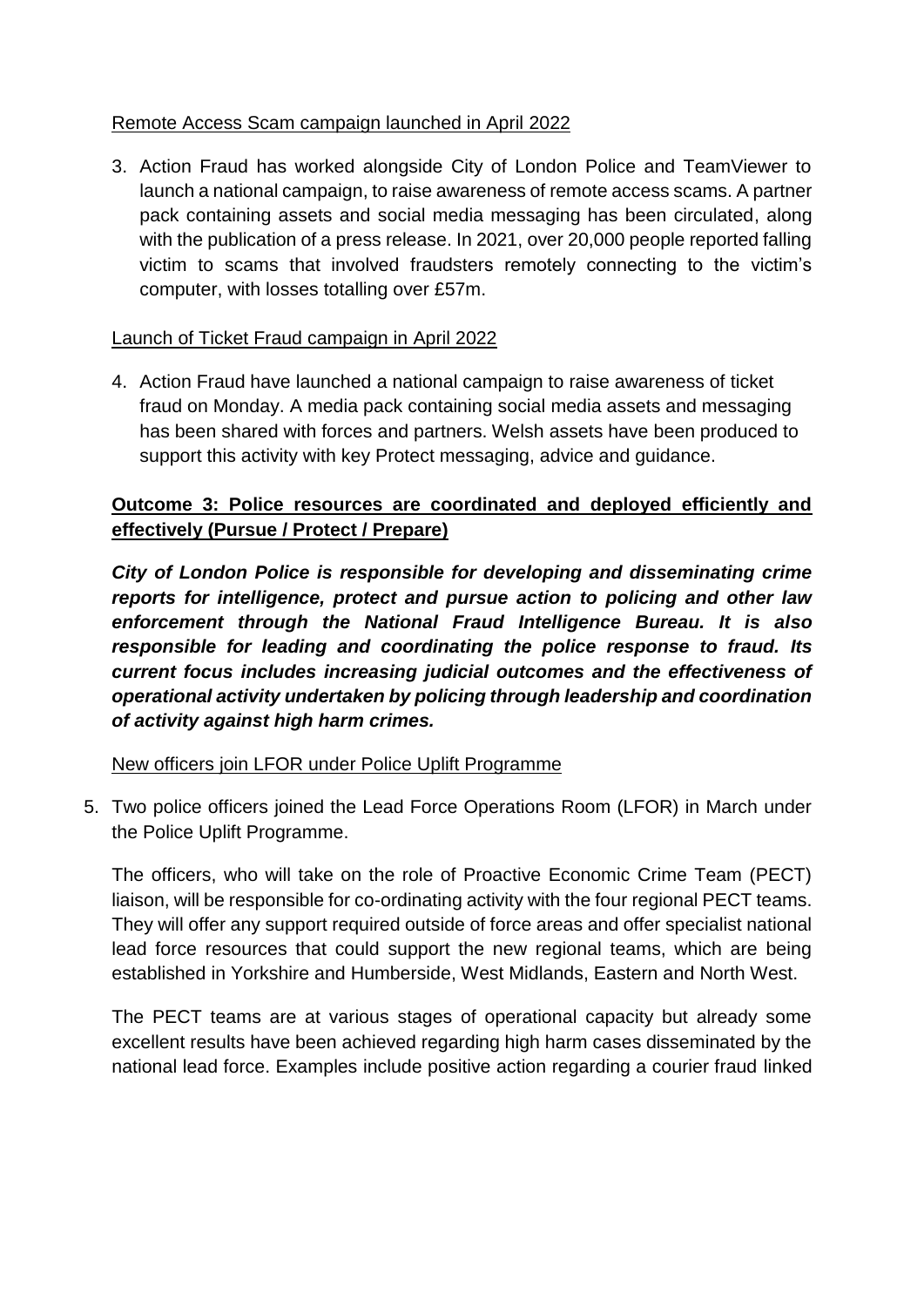to a large operation in Wales and a very quick intervention to safeguard a romance fraud victim who lost £150,000.

LFOR has also been updated with some excellent proactive work being conducted outside of lead force tasking and it has been demonstrated how the PECT teams can support national operations such as Operation Henhouse.

The process regarding tasking and co-ordination, investigation tracking and performance monitoring continues to develop and with the additional officers in LFOR, the team are well placed to support the other regions with the development of PECT. In 22/23 we will see regional growth of PECTs in five other regions and London.

### LFOR's National Coordination Office continue to engage with forces

6. An interim review of the NLF force engagement plan was conducted following the completion of 17 force visits. This continues to be a significant time and resource effort but manageable with the current skills and capacity and benefiting from excellent feedback. The vast majority of staff/officers visited have been receptive, engaged, see CoLP as assisting and not as a threat – this is due to how the visits have been instigated, arranged, pitched and delivered. Key message from forces is that this interaction is very welcome and will need to be maintained beyond 2022.

The outputs to date are very comprehensive debrief reports, a series of COT engagements and a list of all the main areas of best practice. The major drivers of this force engagement have been to meet our NLF objectives of coordination and to maintain policing and HO confidence we continue to maximise awareness of the effort, success and achievements through: NLF newsletter, NLF internal communication, Briefing note to all forces on the top 10 areas of best practice

## Success for Operation Henhouse

7. Operation Henhouse, the national fraud intensification campaign, took place throughout March 2022.

The joint operation between the National Lead Force for Fraud and the National Economic Crime Centre (NECC) had additional funding made available to law enforcement agencies to intensify pursue activity linked to fraud related offences.

The operation was extremely well received by police forces and regional hubs throughout the UK, with 54 funding applications received. The amount of funding made available exceeded £750,000.

To date this has resulted in 194 arrests, 13 attempted arrests, 128 voluntary interviews, the issuing of 268 Cease and Desist Notices, and 139 seizures of money and property with a total value of £16,857,816. Operational activity will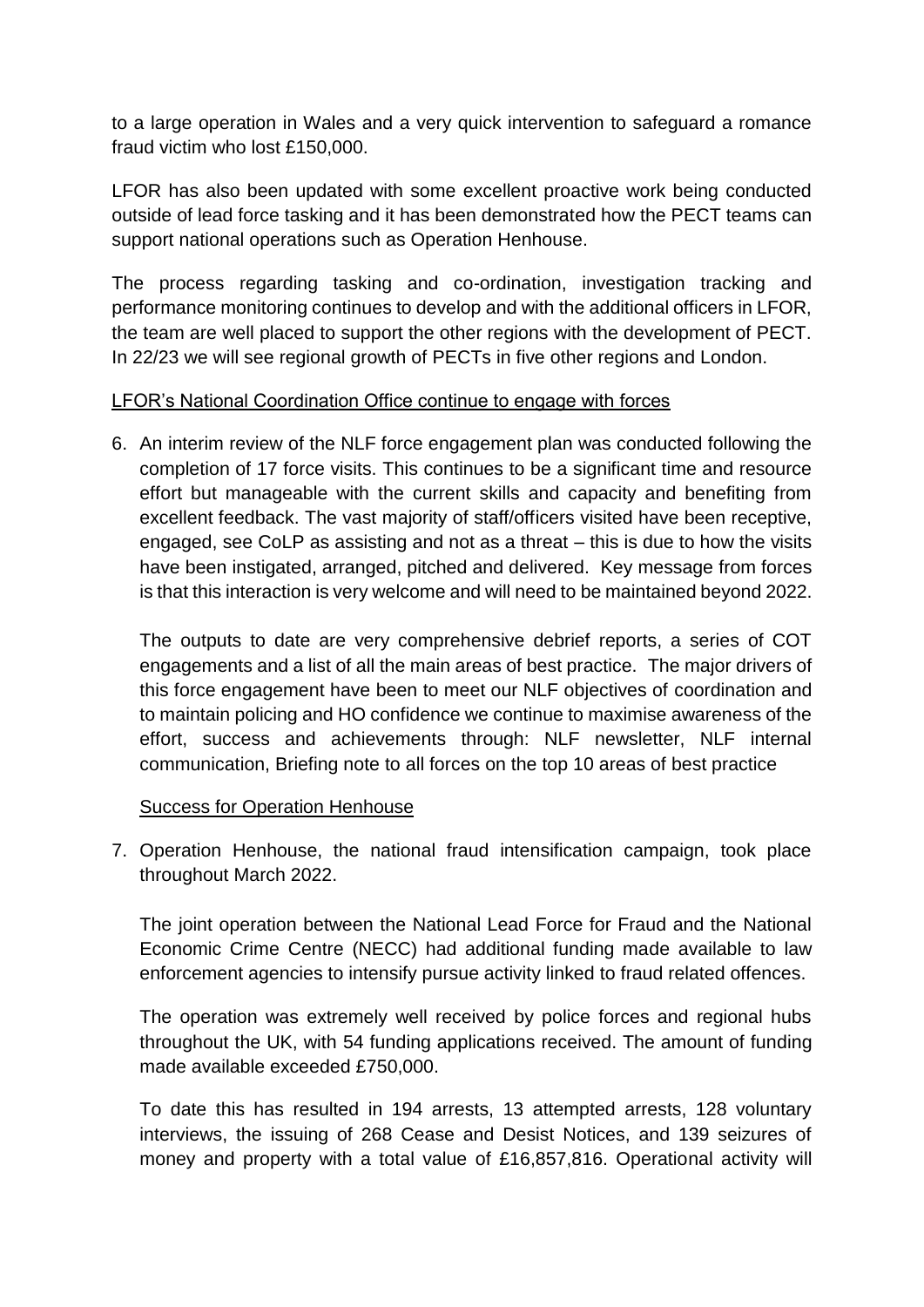continue throughout April and public awareness communications are planned once activity has been completed.

## National Lead Force courier fraud campaign to be launched

8. City of London Police will be launching its next National Lead Force communications campaign, with a focus on courier fraud, in May 2022.The campaign will run for one week from Monday 16th May to Friday 20th May. Communications materials will be issued to forces approximately two weeks prior to the campaign beginning.

## Pre-emptive messaging in response to Ukraine – Russia conflict

9. In response to concerns that fraudsters may seek to capitalise on the conflict in Ukraine, Action Fraud has shared proactive messaging that aims to raise awareness of charity fraud and encourages members of the public to report scam websites, texts and emails. In view of the heightened cyber risk, organisations are being encouraged to bolster their cyber resilience and security via NCSC advice and guidance which has been amplified across Action Fraud channels.

National Lead Force Investigation results in Romance fraud suspect being jailed for 12 months

10.A suspect in a romance fraud case has been jailed for 12 months after a successful collaboration investigation with North Wales Police.

Having travelled to North Wales to obtain evidence from vulnerable victims, CoLP Officers was able to identify a UK based suspect, through analysis of banking material and communication data.

Latif Kasule was convicted at Caernarfon Crown Court of seven counts of money laundering and jailed for 12 months.

Through links forged via the NCA, the investigation team have been able to engage with foreign law enforcement via video conferencing, providing a platform to encourage positive action outside of the UK, targeting perpetrators who cause victims so much emotional and financial harm.

# **Outcome 4: Fraudsters operating nationally are identified and their offending is being disrupted (Pursue)**

*City of London Police investigates nationally significant, serious and complex fraud on behalf of policing. It received referrals from a range of stakeholders including police forces, ROCUs, National Fraud Intelligence Bureau and the*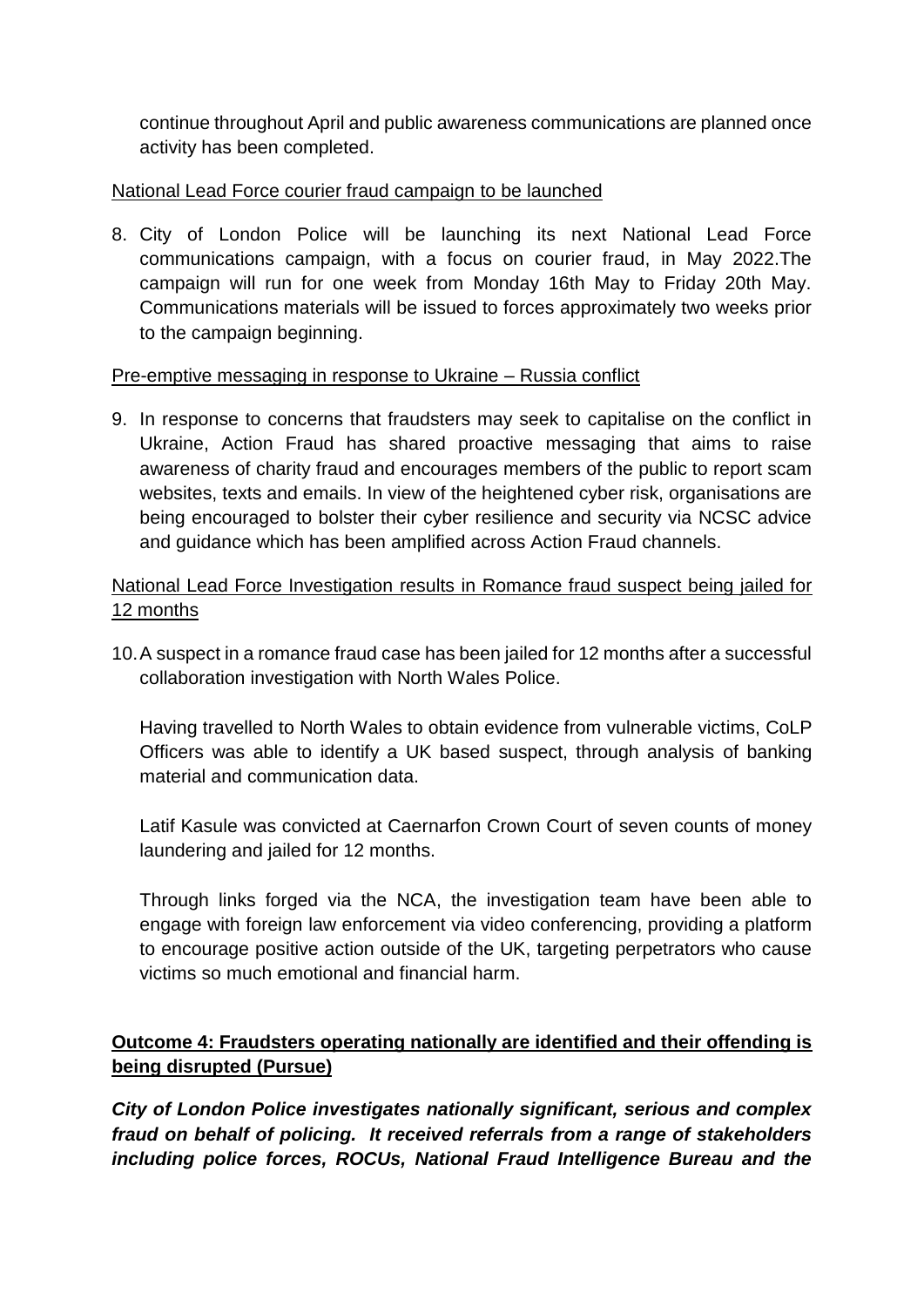## *National Economic Crime Centre, as well as stakeholders linked to its funded units.*

## LFOR helps secure 21 years jail time in large scale courier fraud case

11.The Lead Force Operations Room (LFOR) supported the North East Regional Special Operations Unit (NERSOU) in securing a total of 21 years jail time for an OCG involved in courier fraud.

City of London Police (CoLP) assisted with Operation Tucson, an investigation looking into the targeting of vulnerable people in the North East and nationwide who fell victim to courier fraud. A total of 16 victims were identified, with losses amounting to over £700,000.

CoLP assisted with arrests, premises searches and the recovery of evidence which led to a dramatic fall in this crime type in the North East. Following a trial at Durham Crown Court, five offenders were convicted of fraud and money laundering and received significant custodial sentences totalling 21 years. One member of the group received nine years jail time.

## DCPCU investigation Op LORUS results in \$500,000 crypto seizure

12.DCPCU have recently seized half a million dollars of crypto currency in relation to Operation Lorus. This relates to the arrest and charge of an individual linked to the selling of One Time Password (OTP) software. The OTP software is an online tool for fraudsters. If fraudsters are in possession of compromised banking information the software allows multiple factor authentication to be bypassed. The seizure has gone into a CoLP owned wallet and the investigation continues with a further 10 actors in scope.

## Insurance Fraud Enforcement Department increases usage of cease and desist

13.The Insurance Fraud Enforcement Department (IFED) has explored alternative methods of disposal for lower level offenders over the past 18 months, including the use of 'cease and desist' notices.

This method is suitable for cases involving first-time offenders where there is unlikely to be a charge or conviction at court, while still educating the individual and deterring them from committing further criminality.

After a thorough review of intelligence and a consultation with the party who referred the case, two police officers will attend the offender's residence to serve the notice. The document outlines the crime which they are believed to be involved in and requests that they 'cease and desist' from any future offending, otherwise they may find themselves under criminal investigation.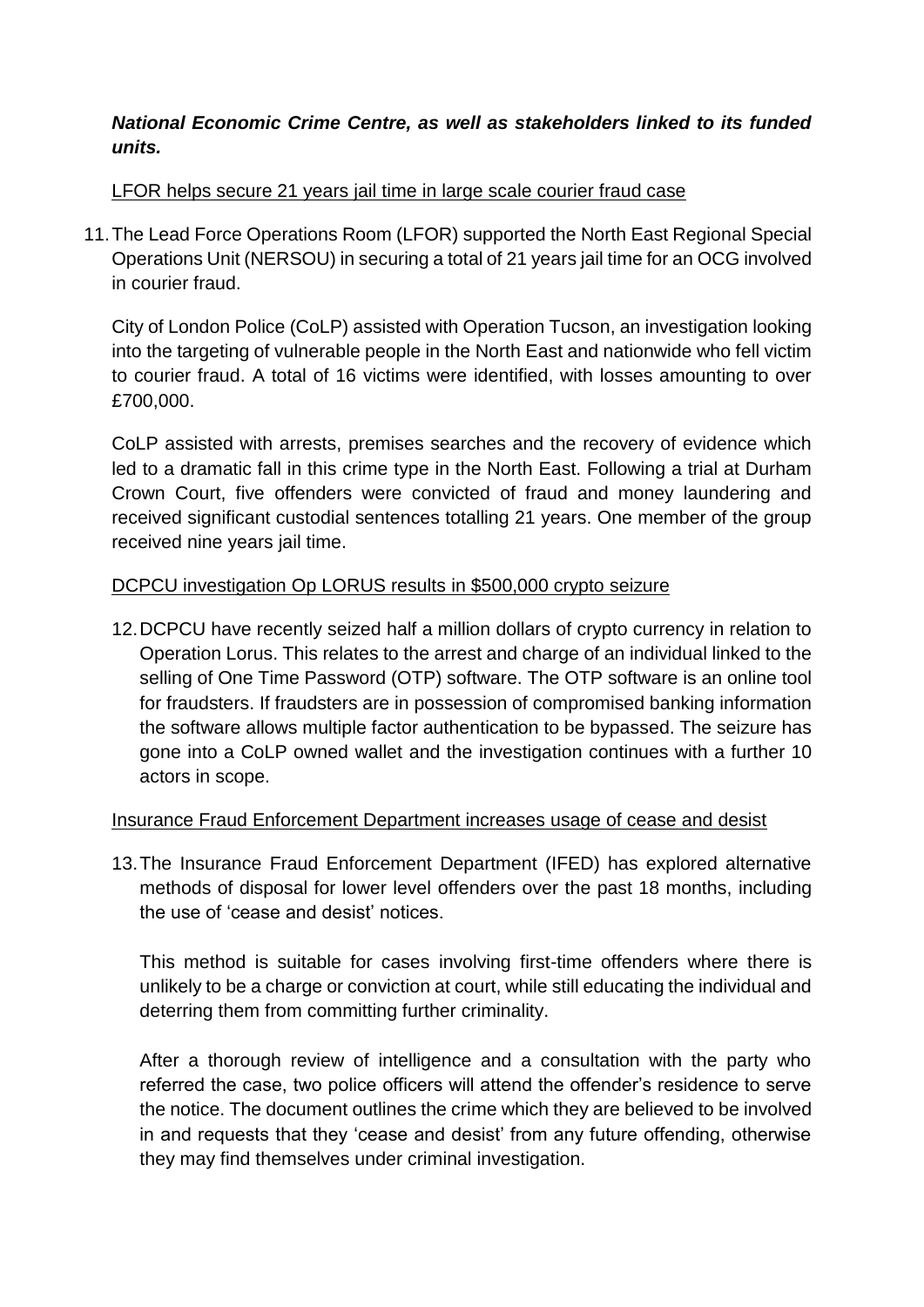The individual is then subject to intelligence checks every six months to ensure that they have not reoffended. Out of 48 notices served in the first year of IFED trialling this method, just one individual reoffended.

## **Outcome 5: Policing has the capability and capacity to detect, disrupt and deter economic crime (Prepare)**

*City of London Police is a centre of expertise for fraud and is responsible for identifying, developing and disseminating good practice. It provides economic crime investigation training to policing, government and the private sector through its Economic Crime Academy. It is working with policing to build fraud capabilities and reform the fraud operating model.* 

## Fraud and paid-for advertising included in Online Safety Bill

14.Fraud and paid-for advertising will be included in the Online Safety Bill, the Government has announced. City of London Police has been calling for fraud to be included in the scope of the Bill, along with paid-for advertising to stop people from becoming victims of fraudulent online advertisements.

Last month, the Government announced that fraud would be included as a priority harm within the remit of the Bill and on March 9, it was announced paid-for advertising would also be included within its scope.

It is estimated that at least 35,000 reports into Action Fraud over the last year were connected to fraudulent online advertising, with victims losing a total of nearly £400,000 as a result. The Online Safety Bill is expected to come before Parliament in the coming months.

## The National Economic & Cyber Crime Academy (ECCA) launch new course

15.The National Economic & Cyber Crime Academy has developed a further online course to add to its current offerings. The 'Demystifying Cyber Enabled Fraud' course is a great introduction to cybercrime and was designed by an expert team of cybercrime and security trainers. It is suitable for those who do not currently have technical knowledge of this kind of crime and also those who have cyber elements to their role but would like to increase their knowledge. The course complements the Demystifying Cybercrime and Demystifying Blockchain and Crypto packages, but students do not need to have taken those courses in order to engage fully with this one.

ECCA are also working with Police Now to explore ideas about bringing in new recruits trained to specialise in fraud within their first two years of service.